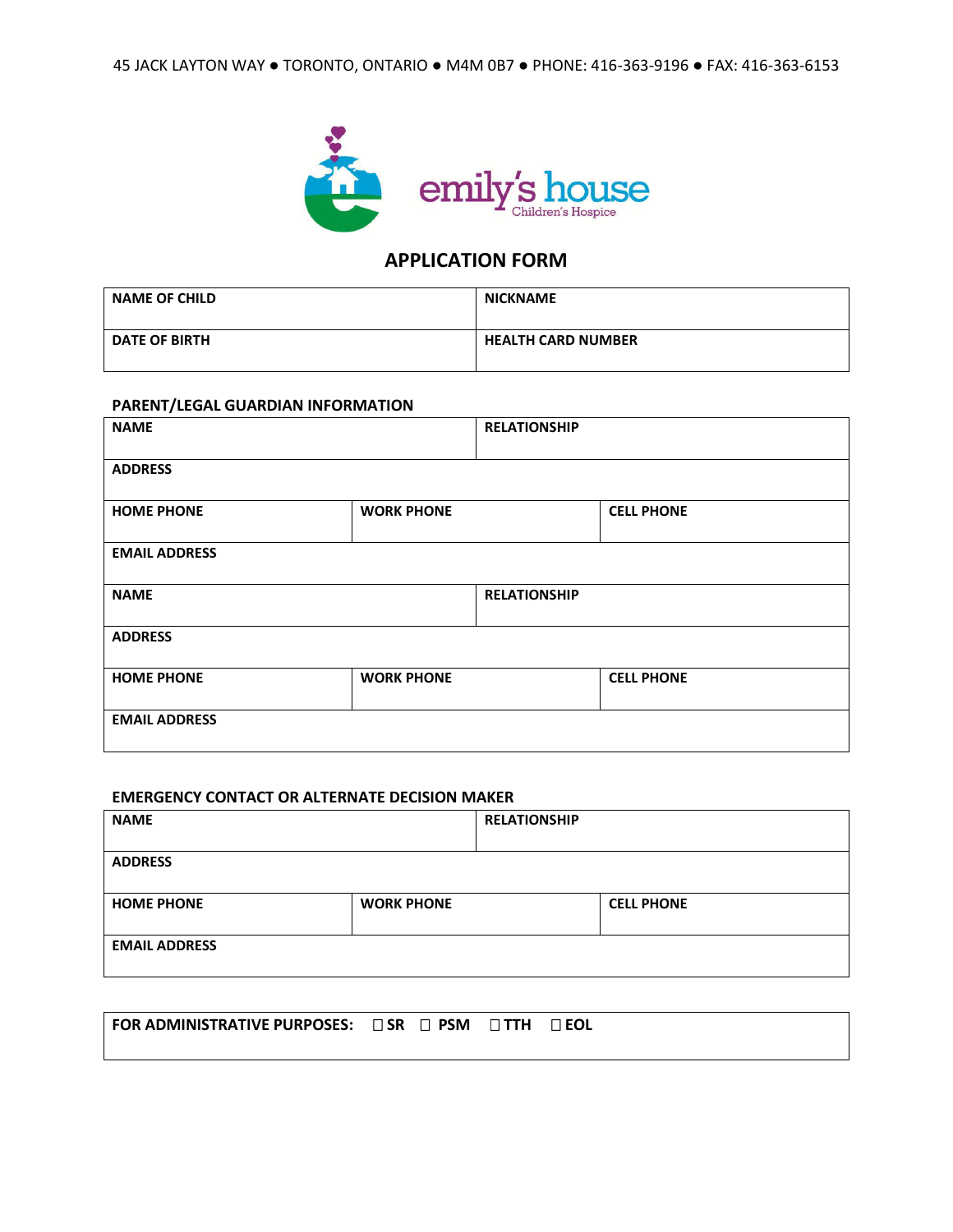## **MOST RESPONSIBLE PHYSICIAN OR PRIMARY CARE PROVIDER**

| <b>NAME</b>      | <b>SPECIALTY</b> |
|------------------|------------------|
| <b>ADDRESS</b>   |                  |
| <b>TELEPHONE</b> | <b>FAX</b>       |

## **PHARMACY**

| <b>NAME</b>      |            |
|------------------|------------|
|                  |            |
| <b>ADDRESS</b>   |            |
|                  |            |
| <b>TELEPHONE</b> | <b>FAX</b> |
|                  |            |

#### **COMMUNITY RESOURCES**

| <b>CCAC CASE MANAGER</b> | <b>TELEPHONE NUMBER</b> |
|--------------------------|-------------------------|
| <b>SOCIAL WORKER</b>     | <b>TELEPHONE NUMBER</b> |
| <b>DIETICIAN</b>         | <b>TELEPHONE NUMBER</b> |

## **SCHOOL**

| <b>NAME OF SCHOOL</b> |                         |
|-----------------------|-------------------------|
| <b>TEACHER'S NAME</b> | <b>TELEPHONE NUMBER</b> |

## **FAMILY INFORMATION**

**WHO DOES YOUR CHILD LIVE WITH? (INCLUDING SIBLINGS AND AGES OF SIBLINGS)**

## **PLEASE LIST ANY OTHER INDIVIDUALS OR FAMILY MEMBERS WHO ARE INVOLVED IN CARE**

*IF YOU WOULD LIKE TO ALLOW VISITORS OTHER THAN THE IMMEDIATE FAMILY, PLEASE FILL OUT OUR VISITOR LIST ON ADMISSION*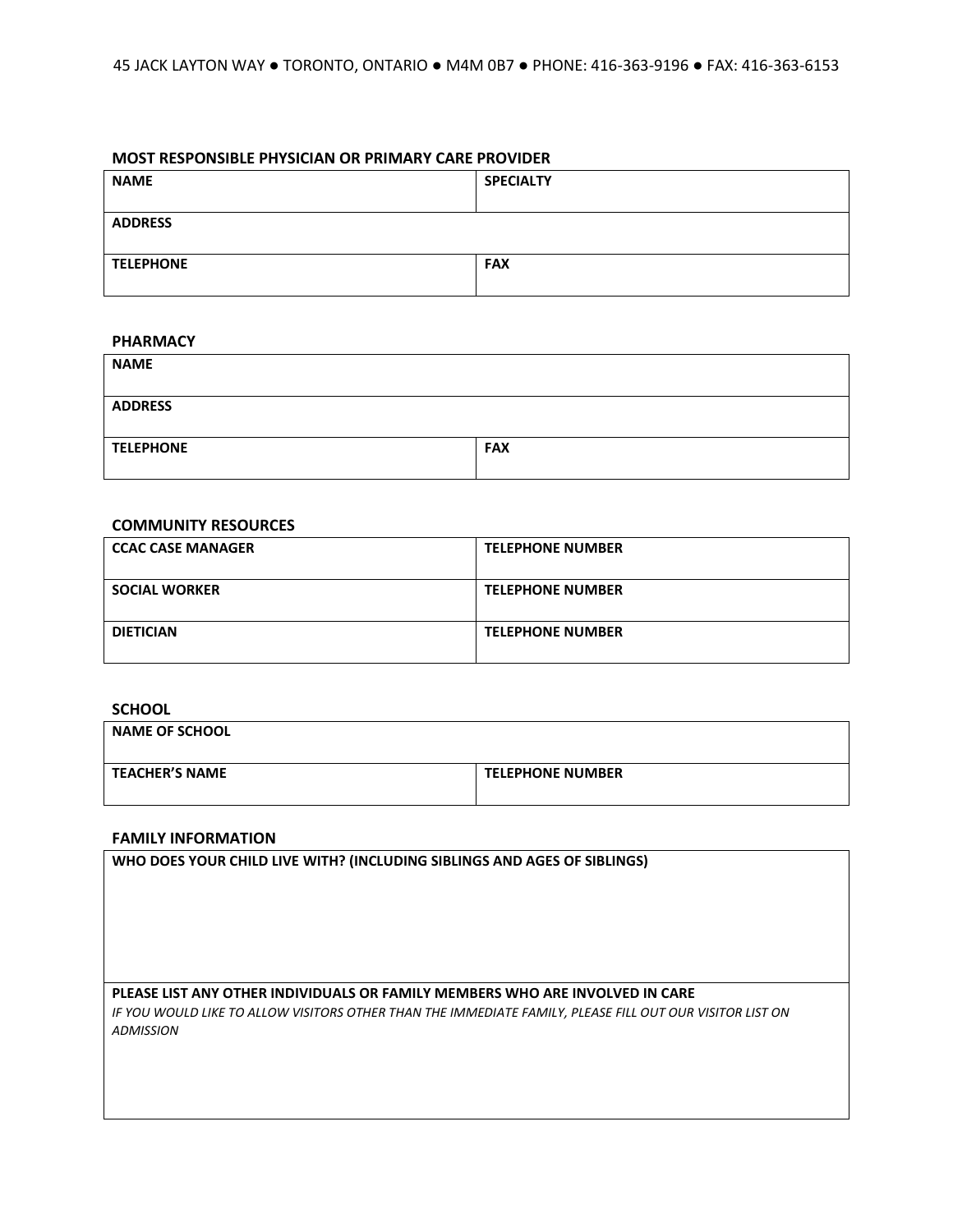**MEDICAL INFORMATION**

**WHAT IS YOUR CHILD'S MEDICAL DIAGNOSIS AND MEDICAL CONDITION?**

**PLEASE PROVIDE PERTINENT HISTORY (PREVIOUS SURGERIES, PROCEDURES, OTHER ILLNESSES)**

**DOES YOUR CHILD HAVE ANY ALLERGIES?** *If SO, PLEASE DESCRIBE ALLERGY TRIGGERS, REACTION, AND TREATMENT. PLEASE INDICATE IF THIS IS A SEVERE OR LIFE-THREATENING ALLERGY.*

**ARE YOUR CHILD'S IMMUNIZATIONS UP TO DATE?** *PLEASE PROVIDE A COPY OF YOUR CHILD'S IMMUNIZATION RECORD OR PROVIDE INFORMATION REGARDING ANY MISSING IMMUNIZATIONS.*

**DOES YOUR CHILD HAVE ANY OF THE FOLLOWING MEDICAL CONDITIONS OR DEVICES? PLEASE SELECT ALL BOXES THAT APPLY. MORE INFORMATION WILL BE COLLECTED DURING INTAKE:**

- **SEIZURE DISORDER**
- **BEHAVIORAL CARE NEEDS**
- **CENTRAL VENOUS ACCESS DEVICE- INCLUDING PICC LINE, IMPLANTED PORT (PORT-A-CATH, POWER PORT), TUNNELED (HICKMAN) LINE, OR OTHER CENTRAL LINE**
- **PERIPHERAL INTRAVENOUS THERAPY**
- **TRACHEOSTOMY**
- **OXYGEN THERAPY**
- **MECHANICAL VENTILATION, INCLUDING CPAP OR BIPAP**
- **G-TUBE, GJ-TUBE, OR NG TUBE FEEDING**
- **TOTAL PARENTERAL NUTRITION (TPN)**
- **OSTOMY**
- **INDWELLING OR INTERMITTENT URINARY CATHETERIZATION**
- **WOUND CARE OR SPECIALIZED SKIN CARE**
- **ROUTINE PERITONEAL OR HEMODIALYSIS**

**PLEASE DESCRIBE ANY OTHER SPECIALIZED MEDICAL CARE OR CONCERNS:** *PLEASE INCLUDE ANY SENSORY IMPAIRMENTS SUCH AS HEARING OR VISUAL IMPAIRMENTS, AND IF ANY INTERVENTIONS ARE USED*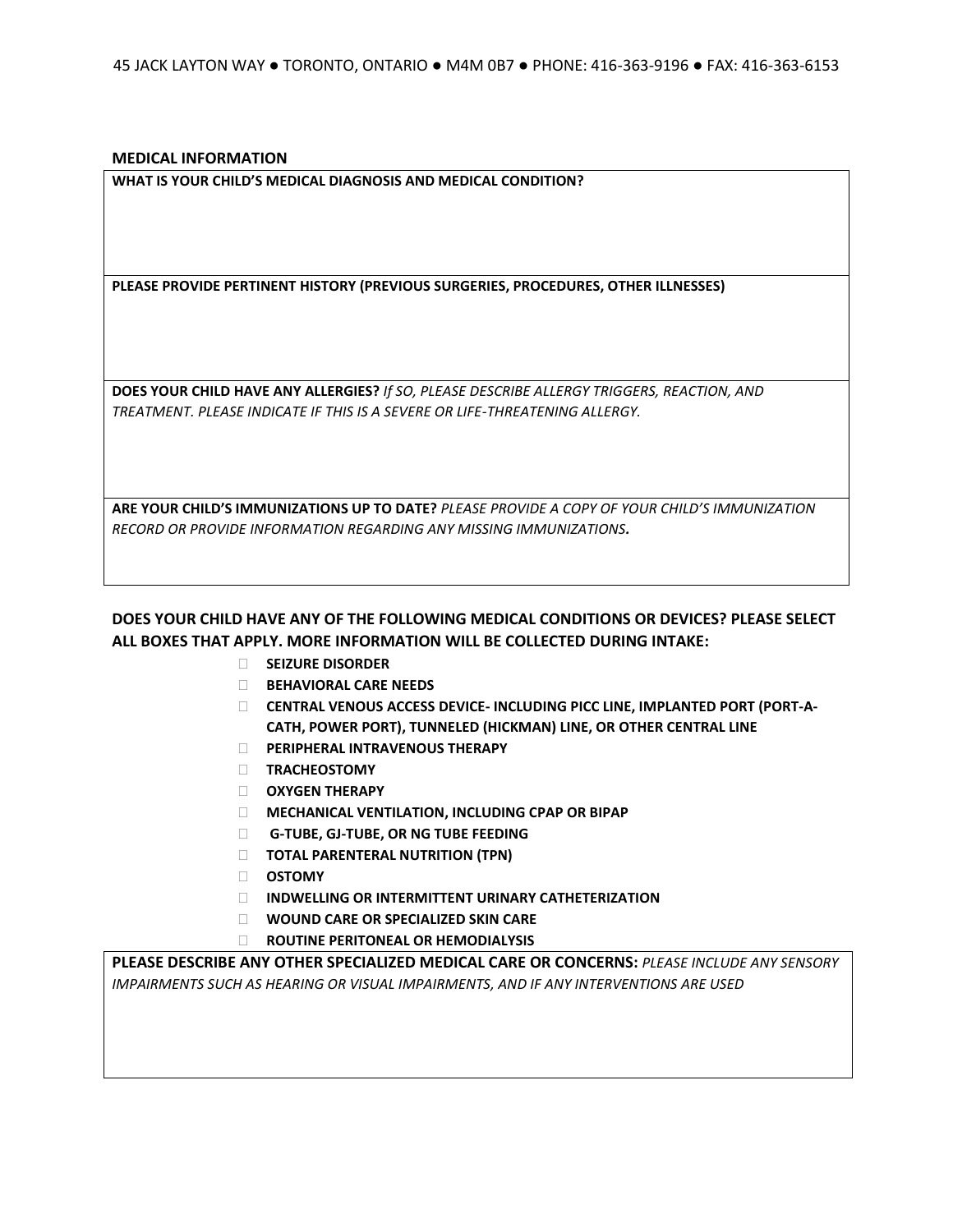**WHAT ARE YOUR MAIN GOALS OF CARE FOR YOUR CHILD DURING THEIR STAY AT EMILY'S HOUSE?**  *PLEASE DESCRIBE BELOW*

## **PAIN MANAGEMENT**

**DOES YOUR CHILD HAVE A HISTORY OF PAIN***? IF SO, PLEASE DESCRIBE*

**WHAT MEDICATIONS DOES YOUR CHILD USE TO TREAT PAIN?**

**WHAT OTHER THERAPIES DOES YOUR CHILD USE TO TREAT PAIN?** *EXAMPLES INCLUDE HEAT/COLD APPLICATION, MASSAGE, GUIDED IMAGERY, DISTRACTION, ETC.*

**DOES YOUR CHILD USE A PAIN SCALE TO DESCRIBE HIS/HER PAIN?** *IF SO, PLEASE INDICATE WHICH SCALE, AND HOW IT IS USED*

## **MEDICATIONS-** *PLEASE LIST CURRENT MEDICATIONS IN CHART BELOW, OR PROVIDE US WITH A COPY OF YOUR CHILD'S PRESCRIPTIONS AND MEDICATION TIMES/ROUTINE*

| <b>DOSE</b> | <b>ROUTE</b> | <b>TIME(S) GIVEN</b> | <b>REASON GIVEN</b> |
|-------------|--------------|----------------------|---------------------|
|             |              |                      |                     |
|             |              |                      |                     |
|             |              |                      |                     |
|             |              |                      |                     |
|             |              |                      |                     |
|             |              |                      |                     |
|             |              |                      |                     |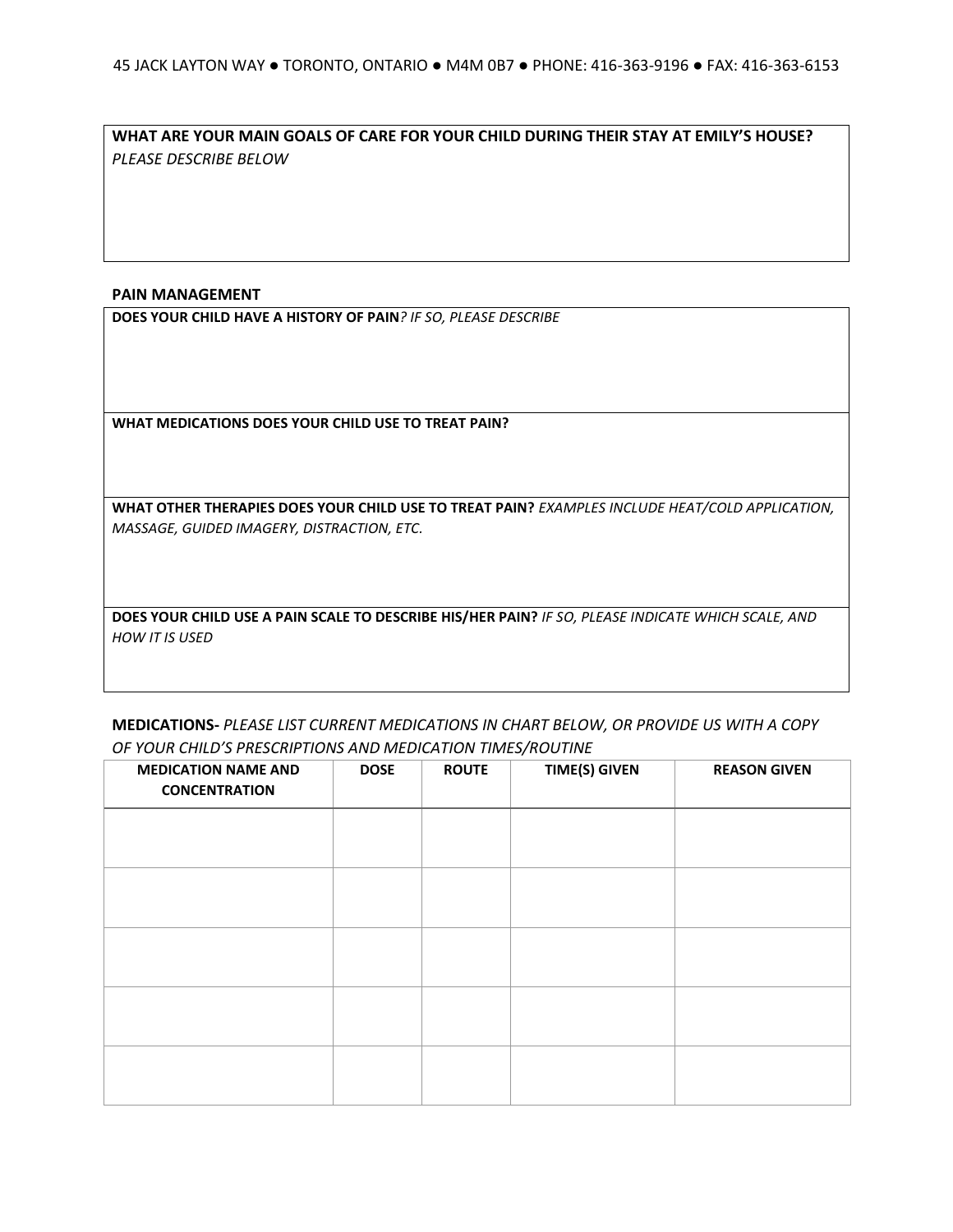## **DAILY CARE ROUTINES**

## **FAVOURITE ACTIVITIES**

# **PLEASE TELL US A LITTLE BIT ABOUT YOUR CHILD, AND HIS/HER INTERESTS: FAVOURITE COLOUR? FAVOURITE MOVIES/TV SHOWS? FAVOURITE BOOKS? FAVOURITE ACTIVITIES/TOYS? FAVOURITE MUSIC? WHAT MAKES YOUR CHILD HAPPY?**

## **MOBILITY**

**DOES YOUR CHILD MOVE INDEPENDENTLY?** *IF NOT, PLEASE DESCRIBE ASSISTIVE DEVICES USED*

**DESCRIBE ANY SPECIAL POSITIONING REQUIRED FOR YOUR CHILD, FOR SEATED AND LYING POSITIONS:**

**DOES YOUR CHILD REQUIRE DAILY RANGE OF MOVEMENT EXERCISES?** *IF SO, PLEASE DESCRIBE HERE OR ATTACH EXERCISE INSTRUCTIONS TO APPLICATION*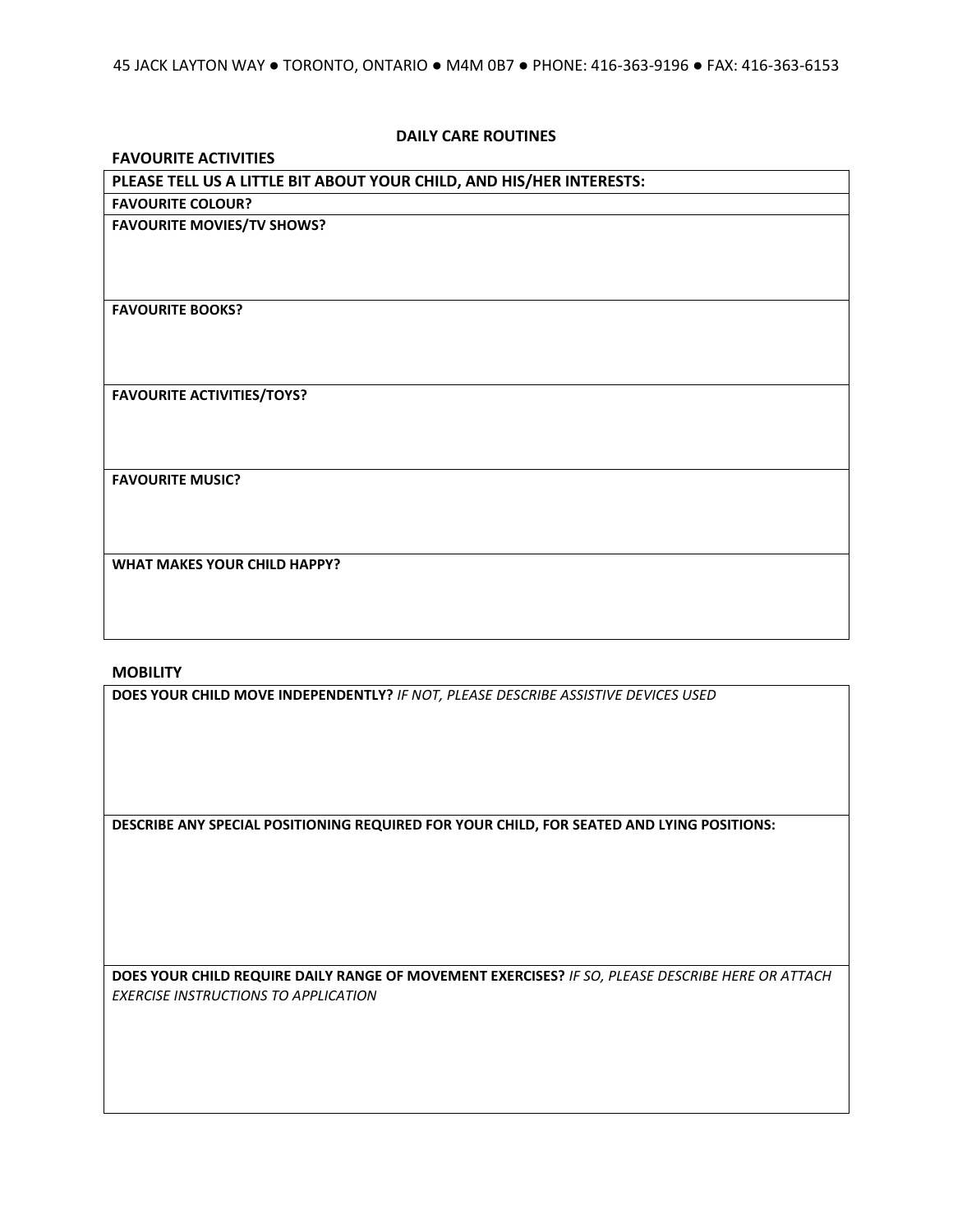## **TOILETING**

**DOES YOUR CHILD HAVE A TOILETING ROUTINE?** *IF SO, PLEASE DESCRIBE THE USUAL ROUTINE*

| DOES YOUR CHILD REQUIRE DIAPERS? IF SO PLEASE                                   |  |
|---------------------------------------------------------------------------------|--|
| <i><b>INDICATE TYPE AND SIZE</b></i>                                            |  |
| <b>HOW OFTEN DOES YOUR CHILD USUALLY HAVE A</b>                                 |  |
| <b>BOWEL MOVEMENT?</b>                                                          |  |
| DOES YOUR CHILD HAVE A ROUTINE FOR CONSTIPATION? IF SO, PLEASE DESCRIBE ROUTINE |  |
|                                                                                 |  |
|                                                                                 |  |

### **HYGEINE**

| DOES YOUR CHILD USUALLY HAVE A: □ TUB BATH □ SHOWER □ SPONGE/BED BATH |  |  |
|-----------------------------------------------------------------------|--|--|
| HOW FREQUENTLY IS YOUR CHILD BATHED?                                  |  |  |
|                                                                       |  |  |
|                                                                       |  |  |
| WHAT TIME OF DAY IS YOUR CHILD BATHED?                                |  |  |
|                                                                       |  |  |
|                                                                       |  |  |
| <b>HOW OFTEN IS YOUR CHILD'S HAIR WASHED?</b>                         |  |  |
|                                                                       |  |  |
|                                                                       |  |  |
| <b>HOW OFTEN ARE YOUR CHILD'S TEETH BRUSHED?</b>                      |  |  |
|                                                                       |  |  |
|                                                                       |  |  |

## **SLEEP**

| DOES YOUR CHILD USUALLY SLEEP IN A:<br>$\Box$ CRIB<br>$\Box$ BED                        |
|-----------------------------------------------------------------------------------------|
| PLEASE DESCRIBE YOUR CHILD'S BED TIME AND ROUTINE                                       |
|                                                                                         |
|                                                                                         |
|                                                                                         |
|                                                                                         |
| PLEASE DESRIBE NAP TIME ROUTINES, IF YOUR CHILD NAPS                                    |
|                                                                                         |
|                                                                                         |
| WHAT TIME DOES YOUR CHILD NORMALLY WAKE UP? IF YOUR CHILD WAKES UP AT NIGHT, HOW DO YOU |
| <b>SETTLE HIM/HER?</b>                                                                  |
|                                                                                         |
|                                                                                         |
|                                                                                         |